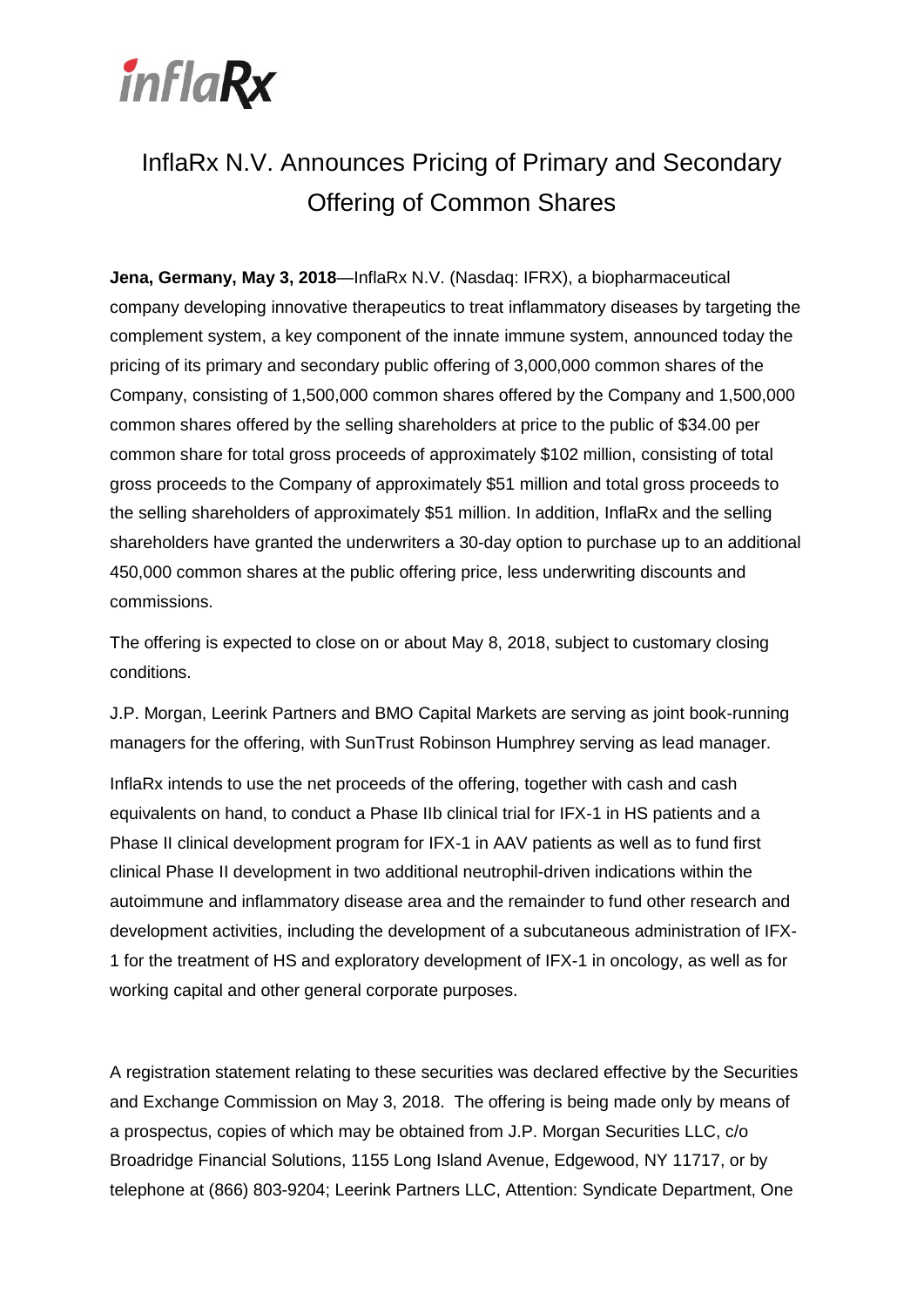Federal Street, 37th Floor, Boston, MA 02110, by telephone at (800) 808-7525, ext. 6132 or by email at [syndicate@leerink.com;](mailto:syndicate@leerink.com) or BMO Capital Markets Corp., Attention: Equity Syndicate Department, 3 Times Square, New York, NY 10036, by telephone at (800) 414- 3627, or by email at [bmoprospectus@bmo.com.](mailto:bmoprospectus@bmo.com)

This press release shall not constitute an offer to sell or a solicitation of an offer to buy these securities, nor shall there be any sale of, these securities in any state or jurisdiction in which such offer, solicitation or sale would be unlawful prior to registration or qualification under the securities laws of any such state or jurisdiction.

### **About InflaRx N.V.:**

InflaRx (Nasdaq:IFRX) is a clinical-stage biopharmaceutical company focused on applying its proprietary anti-C5a technology to discover and develop first-in-class, potent and specific inhibitors of C5a. Complement C5a is a powerful inflammatory mediator involved in the progression of a wide variety of autoimmune and other inflammatory diseases. InflaRx was founded in 2007 and has offices in Jena and Munich, Germany. InflaRx is listed on the Nasdaq Global Select Market in the United States under the trading symbol "IFRX".

## **Contacts:**

**InflaRx N.V.** Prof. Dr. Niels C. Riedemann - CEO Email: i[nfo\[at\]inflarx.de](mailto:info@inflarx.de) Tel: +49-3641-508180

**Investor Relations LifeSci Advisors** Hans Herklots [hherklots\[at\]lifesciadvisors.com](mailto:hherklots@lifesciadvisors.com) Tel: +41 79 598 7149

## **Media US LifeSci Public Relations**

Matt Middleman, M.D. [matt\[at\]lifescipublicrelations.com](mailto:matt@lifescipublicrelations.com) Tel: +1 646 627 8384

**Media Europe MC Services AG**